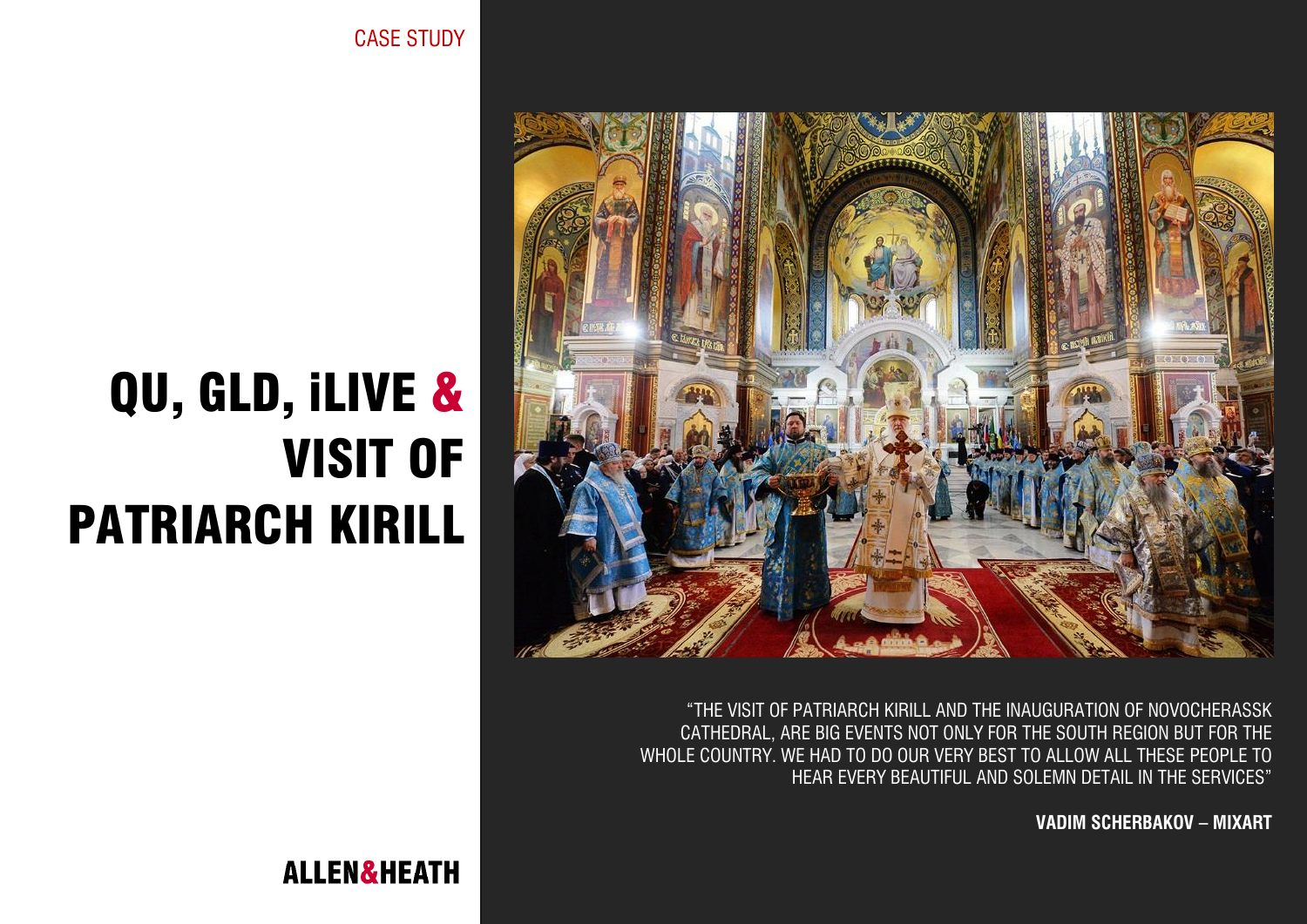

# QU, GLD, iLIVE & VISIT OF PATRIARCH KIRILL

#### **The Requirement**

MixArt was appointed to provide sound management for two events in the southern region of Russia during a visit of Patriarch Kirill of Moscow and All Russia.

The Patriarch Kirill performed a service in the cathedral of Stanitsa Starocherkasskaya, and inaugurated the renovated Novocherkassk Cathedral, performing a liturgy and also opening the V World Congress of Kosaks.

The services were also broadcast to the public who had gathered outside the cathedrals, and the TV channels Soyuz and South Region broadcast the liturgy live.

## **ALLEN&HEATH**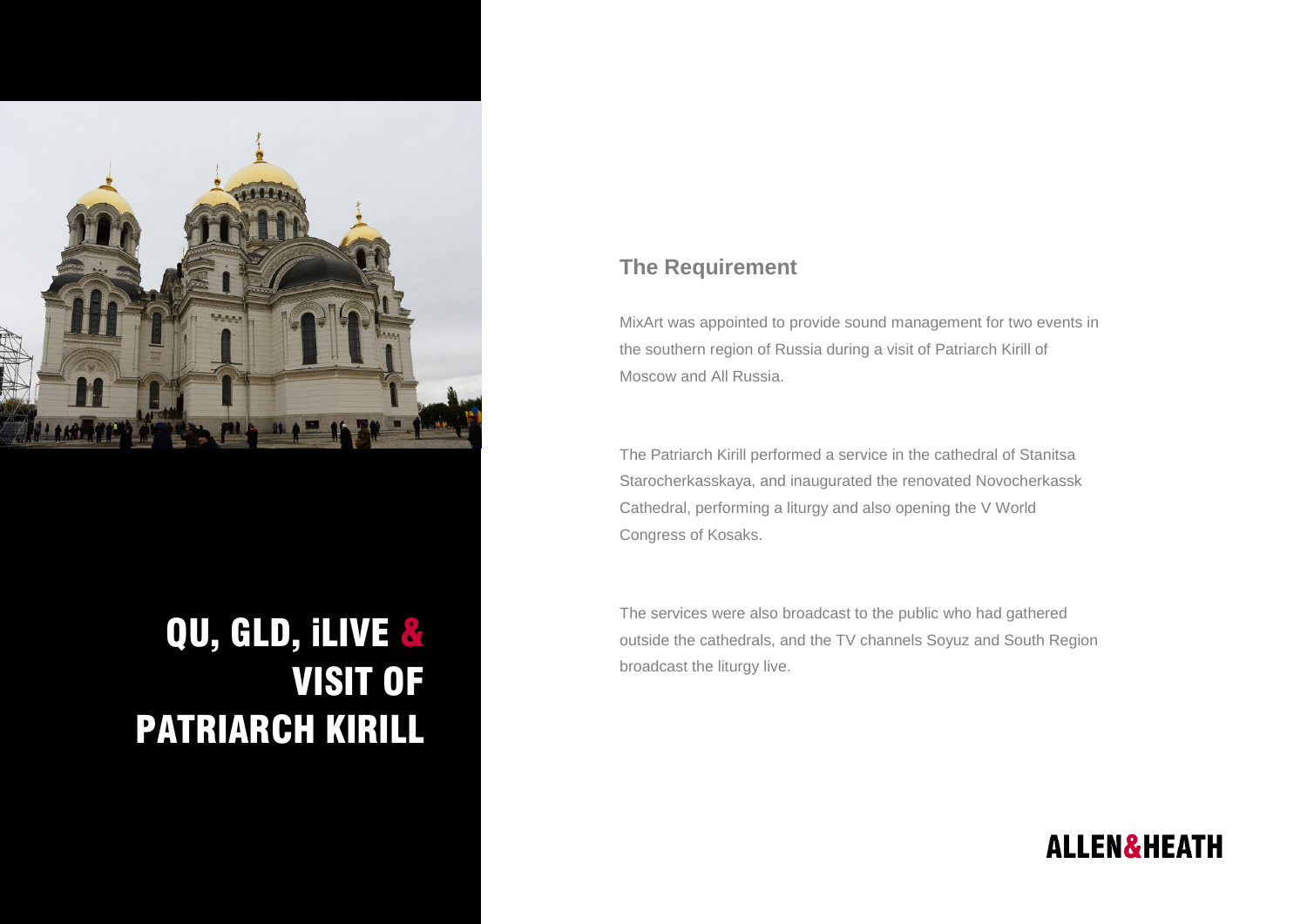#### **The Solution**

MixArt designed and deployed two sound systems for use in the Cathedrals of Stanitsa Starocherkasskaya and Novocherkassk, based around Allen & Heath mixers, along with Audio-Technica, K-Array and QSC products.

At the Stanitsa Starocherkasskaya Cathedral service there were two major zones, the interior of the cathedral and the square outside. MixArt selected a Qu-24 digital console with AR84 remote I/O rack to manage the service, which fed a Qu-16 managing the outside broadcast.

MixArt selected a GLD-80 console, accompanied by an AR2412 and two AR84 remote I/O racks, for the sound system installed in Novocherkassk Cathedral, which was designed to provide sound reinforcement during the inauguration and liturgy, including a performances by two large choirs, and also broadcast feeds for two TV channels. The system also needed to provide conference functionality and sound reinforcement during the Congress that took place in the cathedral after the liturgy. The GLD system was connected via ACE to an iLive system consisting of an iLive-R72 rackmount surface and iDR10 MixRack providing a broadcast mix of the liturgy to the public in the Square, and managed live audio during the parade of Kosaks and an address by the Patriarch. A broadcast feed was sent via MADI from the iDR10 to the TV mobile broadcasting units.